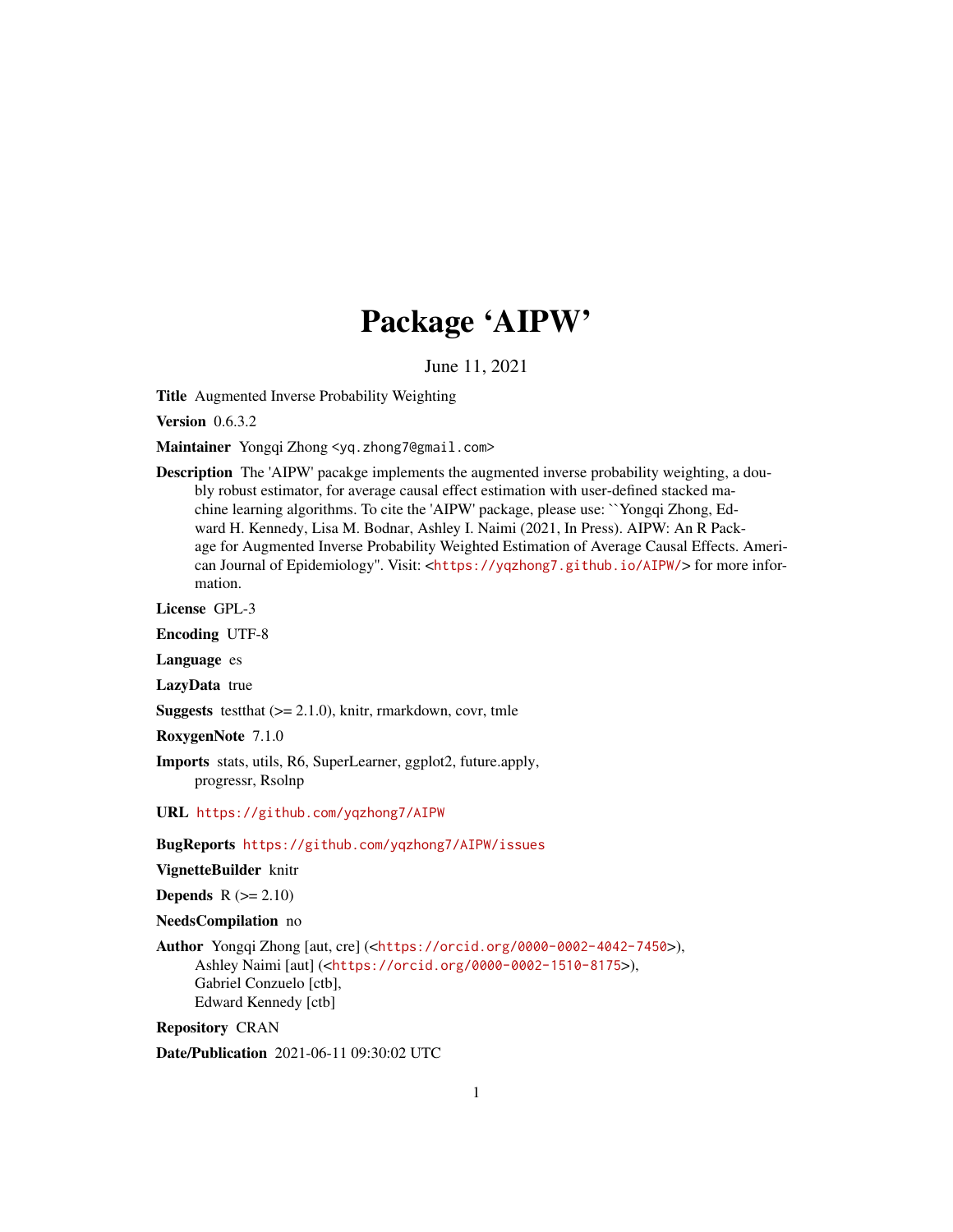### <span id="page-1-0"></span>R topics documented:

| Index | 14 |
|-------|----|

<span id="page-1-1"></span>

AIPW *Augmented Inverse Probability Weighting (AIPW)*

#### Description

An R6Class of AIPW for estimating the average causal effects with users' inputs of exposure, outcome, covariates and related libraries for estimating the efficient influence function.

#### Details

An AIPW object is constructed by new() with users' inputs of data and causal structures, then it fit() the data using the libraries in Q.SL.library and g.SL.library with k\_split crossfitting, and provides results via the summary() method. After using fit() and/or summary() methods, propensity scores and inverse probability weights by exposure status can be examined with plot.p\_score() and plot.ip\_weights(), respectively.

If outcome is missing, analysis assumes missing at random (MAR) by estimating propensity scores of I(A=a, observed=1) with all covariates W. (W.Q and W.g are disabled.) Missing exposure is not supported.

See examples for illustration.

#### Value

AIPW object

#### **Constructor**

```
AIPW$new(Y = NULL, A = NULL, W = NULL, W.Q = NULL, W.g = NULL, Q. SL. library = NULL, g. SL. library= NULL,k_split = 10,verbose = TRUE,save.sl.fit = FALSE)
```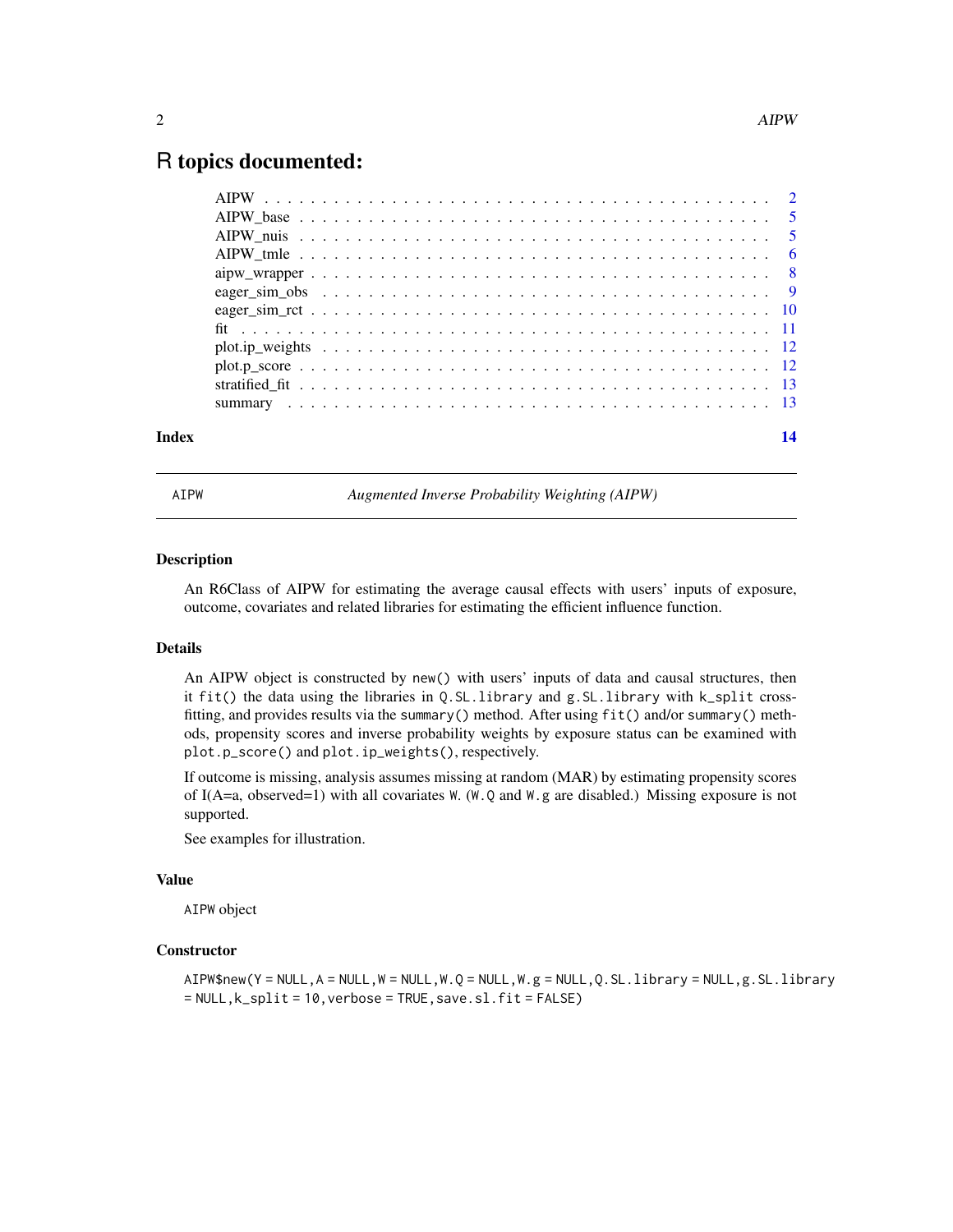#### <span id="page-2-0"></span> $APW$  3

#### Constructor Arguments:

| Argument     | Type       | <b>Details</b>                                          |
|--------------|------------|---------------------------------------------------------|
| γ            | Integer    | A vector of outcome (binary $(0, 1)$ ) or continuous)   |
| A            | Integer    | A vector of binary exposure $(0 \text{ or } 1)$         |
| W            | Data       | Covariates for <b>both</b> exposure and outcome models. |
| W.O          | Data       | Covariates for the <b>outcome</b> model $(Q)$ .         |
| W.g          | Data       | Covariates for the <b>exposure</b> model $(g)$ .        |
| 0.SL.library | SL.library | Algorithms used for the <b>outcome</b> model $(Q)$ .    |
| g.SL.library | SL.library | Algorithms used for the <b>exposure</b> model $(g)$ .   |
| k_split      | Integer    | Number of folds for splitting (Default = $10$ ).        |
| verbose      | Logical    | Whether to print the result (Default = $TRUE$ )         |
| save.sl.fit  | Logical    | Whether to save Q.fit and $g$ .fit (Default = FALSE)    |

#### Constructor Argument Details:

- W, W.Q & W.g It can be a vector, matrix or data.frame. If and only if  $W = NULL$ , W would be replaced by W.Q and W.g.
- Q.SL.library  $\&$  g.SL.library Machine learning algorithms from [SuperLearner](#page-0-0) libraries
- k\_split It ranges from 1 to number of observation-1. If k\_split=1, no cross-fitting; if k\_split>=2, cross-fitting is used (e.g., k\_split=10, use 9/10 of the data to estimate and the remaining 1/10 leftover to predict). NOTE: it's recommended to use cross-fitting.
- save.sl.fit This option allows users to save the fitted sl object (libs\$Q.fit & libs\$g.fit) for debug use. Warning: Saving the SuperLearner fitted object may cause a substantive storage/memory use.

#### Public Methods

| <b>Methods</b>    | <b>Details</b>                                                         | Link                |
|-------------------|------------------------------------------------------------------------|---------------------|
| fit()             | Fit the data to the AIPW object                                        | fit.AIPW            |
| stratified_fit()  | Fit the data to the AIPW object stratified by A                        | stratified fit.AIPW |
| summary()         | Summary of the average treatment effects from AIPW                     | summary.AIPW_base   |
| plot.p_score()    | Plot the propensity scores by exposure status                          | plot.p_score        |
| plot.ip_weights() | Plot the inverse probability weights using truncated propensity scores | plot.ip_weights     |

#### Public Variables

| <b>Variable</b>   | <b>Generated by</b> | <b>Return</b>                                                     |
|-------------------|---------------------|-------------------------------------------------------------------|
| n                 | Constructor         | Number of observations                                            |
| stratified_fitted | stratified_fit()    | Fit the outcome model stratified by exposure status               |
| obs_est           | $fit()$ & summary() | Components calculating average causal effects                     |
| estimates         | summarv()           | A list of Risk difference, risk ratio, odds ratio                 |
| result            | summarv()           | A matrix contains RD, ATT, ATC, RR and OR with their SE and 95%CI |
| g.plot            | plot.p_score()      | A density plot of propensity scores by exposure status            |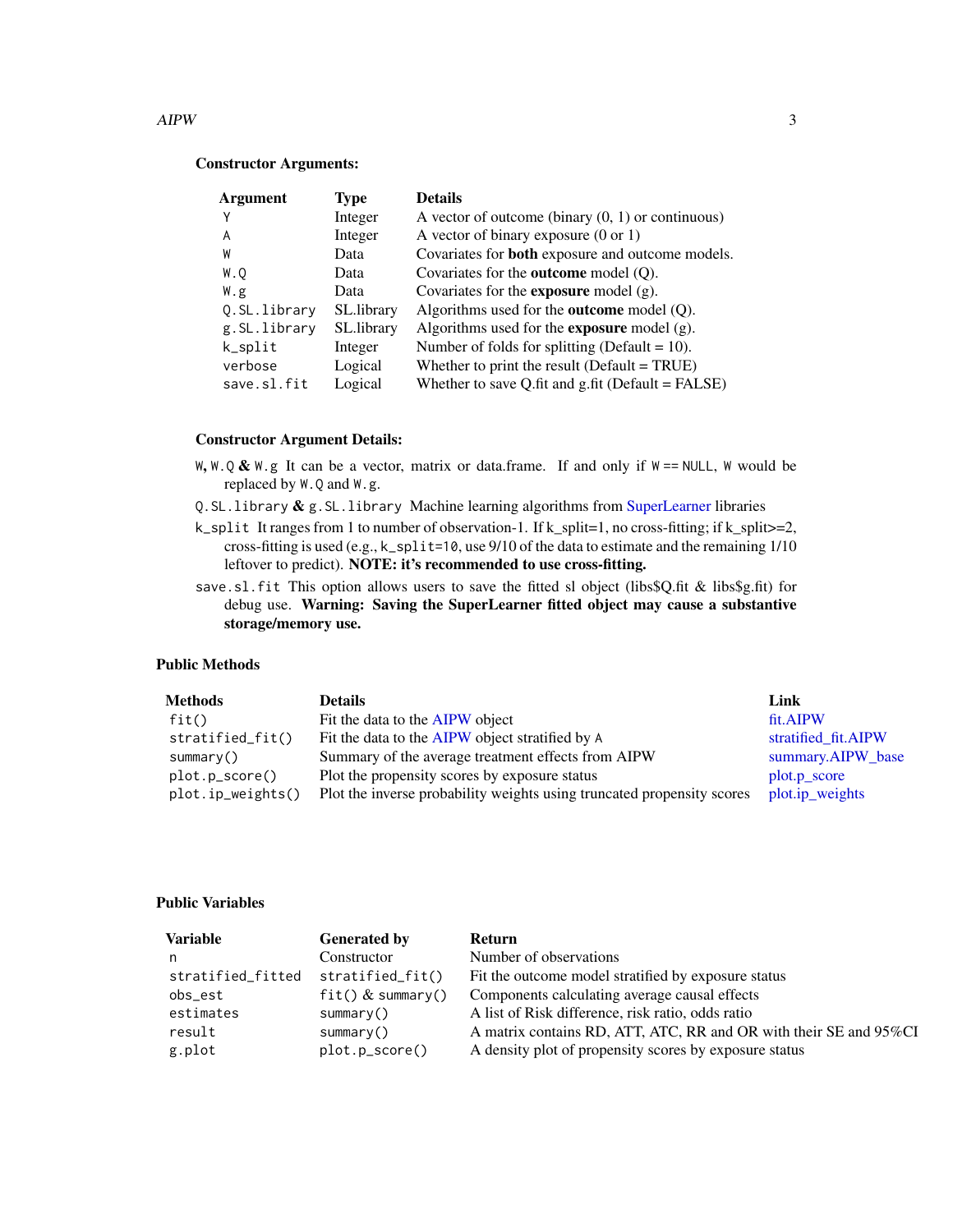<span id="page-3-0"></span>

| ip_weights.plot | plot.ip_weights() | A box plot of inverse probability weights       |
|-----------------|-------------------|-------------------------------------------------|
| libs            | fit()             | SuperLearner libraries and their fitted objects |
| sl.fit          | Constructor       | A wrapper function for fitting SuperLearner     |
| sl.predict      | Constructor       | A wrapper function using sl. fit to predict     |

#### Public Variable Details:

- stratified\_fit An indicator for whether the outcome model is fitted stratified by exposure status in thefit() method. Only when using stratified\_fit() to turn on stratified\_fit = TRUE, summary outputs average treatment effects among the treated and the controls.
- obs\_est After using fit() and summary() methods, this list contains the propensity scores  $(p\_score)$ , counterfactual predictions (mu, mu1 & mu0) and efficient influence functions (aipw\_eif1) & aipw\_eif0) for later average treatment effect calculations.
- g.plot This plot is generated by ggplot2::geom\_density
- ip\_weights.plot This plot uses truncated propensity scores stratified by exposure status (ggplot2::geom\_boxplot)

#### References

Zhong Y, Kennedy EH, Bodnar LM, Naimi AI (2021, In Press). AIPW: An R Package for Augmented Inverse Probability Weighted Estimation of Average Causal Effects. *American Journal of Epidemiology*.

Robins JM, Rotnitzky A (1995). Semiparametric efficiency in multivariate regression models with missing data. *Journal of the American Statistical Association*.

Chernozhukov V, Chetverikov V, Demirer M, et al (2018). Double/debiased machine learning for treatment and structural parameters. *The Econometrics Journal*.

Kennedy EH, Sjolander A, Small DS (2015). Semiparametric causal inference in matched cohort studies. *Biometrika*.

#### Examples

```
library(SuperLearner)
library(ggplot2)
#create an object
aipw_sl <- AIPW$new(Y=rbinom(100,1,0.5), A=rbinom(100,1,0.5),
                    W.Q=rbinom(100,1,0.5), W.g=rbinom(100,1,0.5),
                    Q.SL.library="SL.mean",g.SL.library="SL.mean",
                    k_split=1,verbose=FALSE)
#fit the object
aipw_sl$fit()
# or use `aipw_sl$stratified_fit()` to estimate ATE and ATT/ATC
#calculate the results
aipw_s1$summary(g.bound = 0.025)
```
#check the propensity scores by exposure status after truncation aipw\_sl\$plot.p\_score()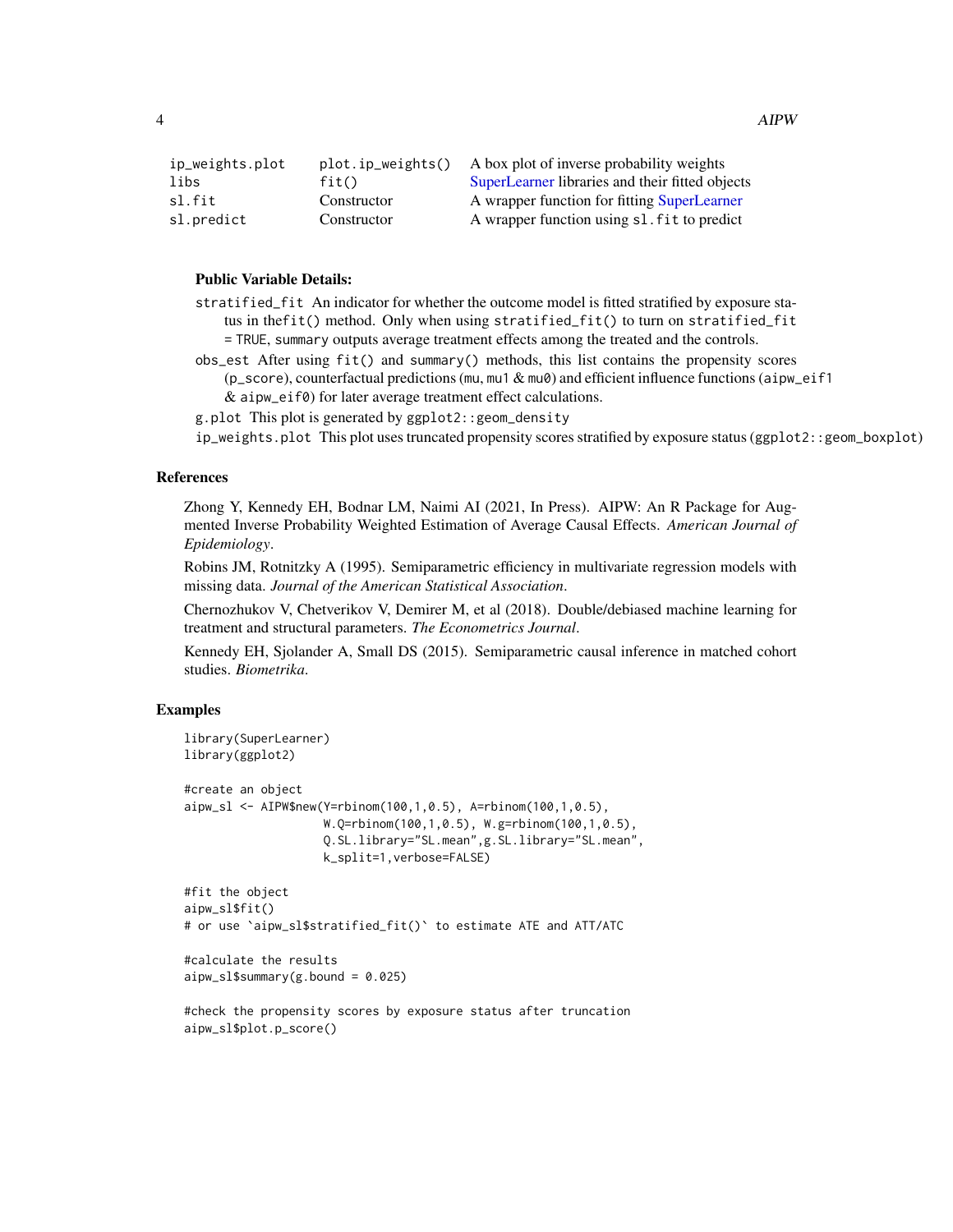<span id="page-4-0"></span>

#### Description

A base class for AIPW that implements the common methods, such as summary() and plot.p\_score(), inheritted by [AIPW](#page-1-1) and [AIPW\\_tmle](#page-5-1) class

#### Format

[R6Class](#page-0-0) object.

#### Value

AIPW base object

#### See Also

[AIPW](#page-1-1) and [AIPW\\_tmle](#page-5-1)

| AIPW nuis | Augmented Inverse Probability Weighting (AIPW) uses tmle or tmle3 |
|-----------|-------------------------------------------------------------------|
|           | <i>as inputs</i>                                                  |

#### Description

AIPW\_nuis class for users to manually input nuisance functions (estimates from the exposure and the outcome models)

#### Details

Create an AIPW\_nuis object that uses users' input nuisance functions from the exposure model  $P(A|W)$ , and the outcome models  $P(Y|do(A = 0), W)$  and  $P(Y|do(A = 1), W,Q)$ :

$$
\psi(a) = E[I(A = a)/P(A = a|W)] * [Y - P(Y = 1|A, W)] + P(Y = 1|do(A = a), W)
$$

Note: If outcome is missing, replace (A=a) with (A=a, observed=1) when estimating the propensity scores.

#### Value

AIPW\_nuis object

#### **Constructor**

AIPW\$new(Y = NULL,A = NULL,tmle\_fit = NULL,verbose = TRUE)

#### Constructor Arguments: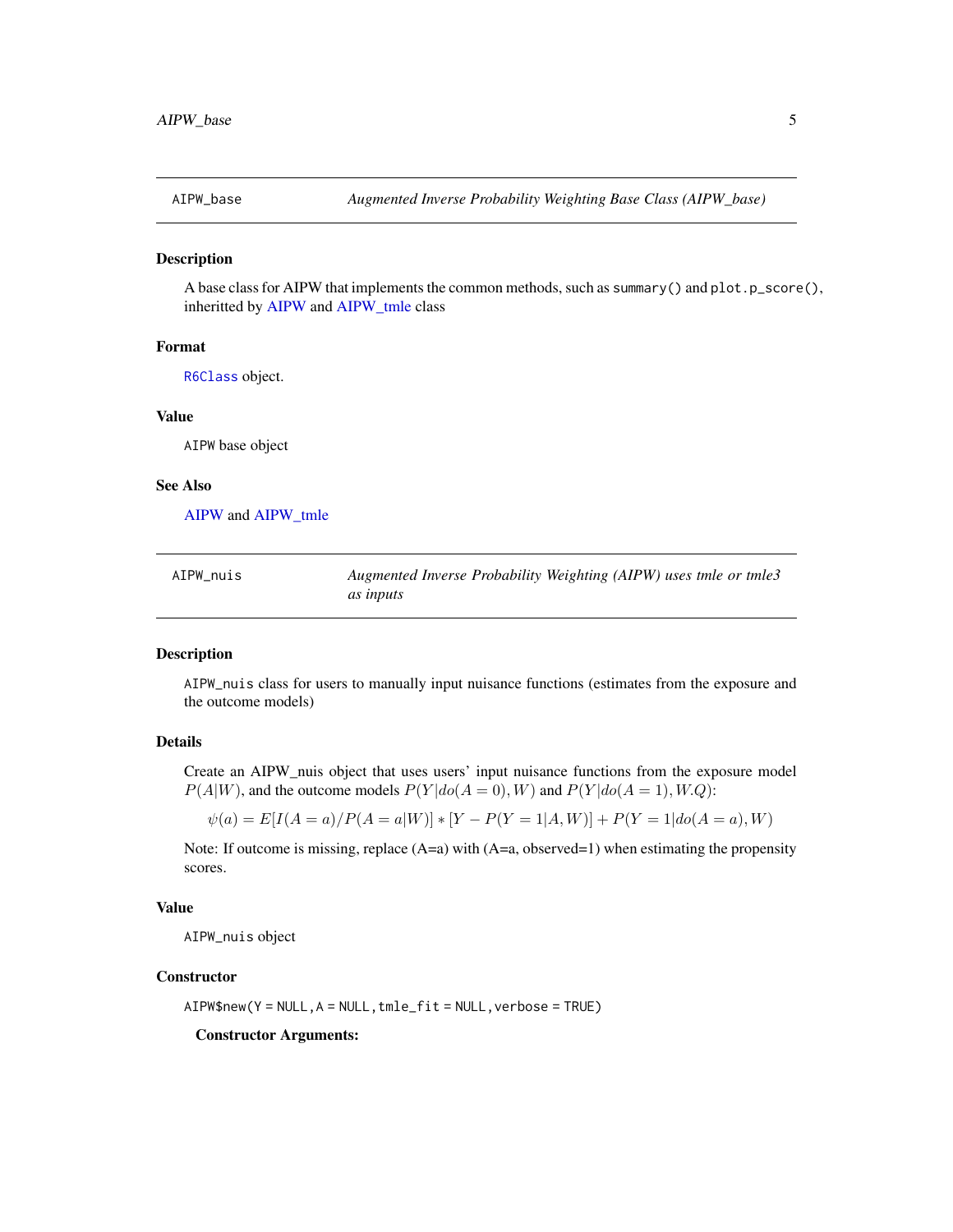<span id="page-5-0"></span>

| Argument          | Type    | <b>Details</b>                                                             |
|-------------------|---------|----------------------------------------------------------------------------|
| Y                 | Integer | A vector of outcome (binary $(0, 1)$ or continuous)                        |
| A                 | Integer | A vector of binary exposure $(0 \text{ or } 1)$                            |
| mu0               | Numeric | User input of $P(Y = 1 do(A = 0), W_Q)$                                    |
| mu1               |         | Numeric User input of $P(Y = 1   do(A = 1), W_O)$                          |
| raw_p_score       | Numeric | User input of $P(A = a W_a)$                                               |
| verbose           | Logical | Whether to print the result (Default $= TRUE$ )                            |
| stratified_fitted | Logical | Whether mu0 & mu1 was estimated only using $A=0$ & $A=1$ (Default = FALSE) |

#### Public Methods

| <b>Methods</b>    | <b>Details</b>                                                         | Link              |
|-------------------|------------------------------------------------------------------------|-------------------|
| summary()         | Summary of the average treatment effects from AIPW                     | summary.AIPW_base |
| plot.p_score()    | Plot the propensity scores by exposure status                          | plot.p score      |
| plot.ip_weights() | Plot the inverse probability weights using truncated propensity scores | plot.ip weights   |

#### Public Variables

| Variable        | <b>Generated by</b> | <b>Return</b>                                                     |
|-----------------|---------------------|-------------------------------------------------------------------|
| n.              | Constructor         | Number of observations                                            |
| obs_est         | Constructor         | Components calculating average causal effects                     |
| estimates       | summarv()           | A list of Risk difference, risk ratio, odds ratio                 |
| result          | summarv()           | A matrix contains RD, ATT, ATC, RR and OR with their SE and 95%CI |
| g.plot          | plot.p_score()      | A density plot of propensity scores by exposure status            |
| ip_weights.plot | plot.ip_weights()   | A box plot of inverse probability weights                         |

#### Public Variable Details:

stratified\_fit An indicator for whether the outcome model is fitted stratified by exposure status in thefit() method. Only when using stratified\_fit() to turn on stratified\_fit = TRUE, summary outputs average treatment effects among the treated and the controls.

- obs\_est This list includes propensity scores (p\_score), counterfactual predictions (mu, mu1 & mu0) and efficient influence functions (aipw\_eif1  $\&$  aipw\_eif0)
- g.plot This plot is generated by ggplot2::geom\_density
- ip\_weights.plot This plot uses truncated propensity scores stratified by exposure status (ggplot2::geom\_boxplot)

<span id="page-5-1"></span>AIPW\_tmle *Augmented Inverse Probability Weighting (AIPW) uses tmle or tmle3 as inputs*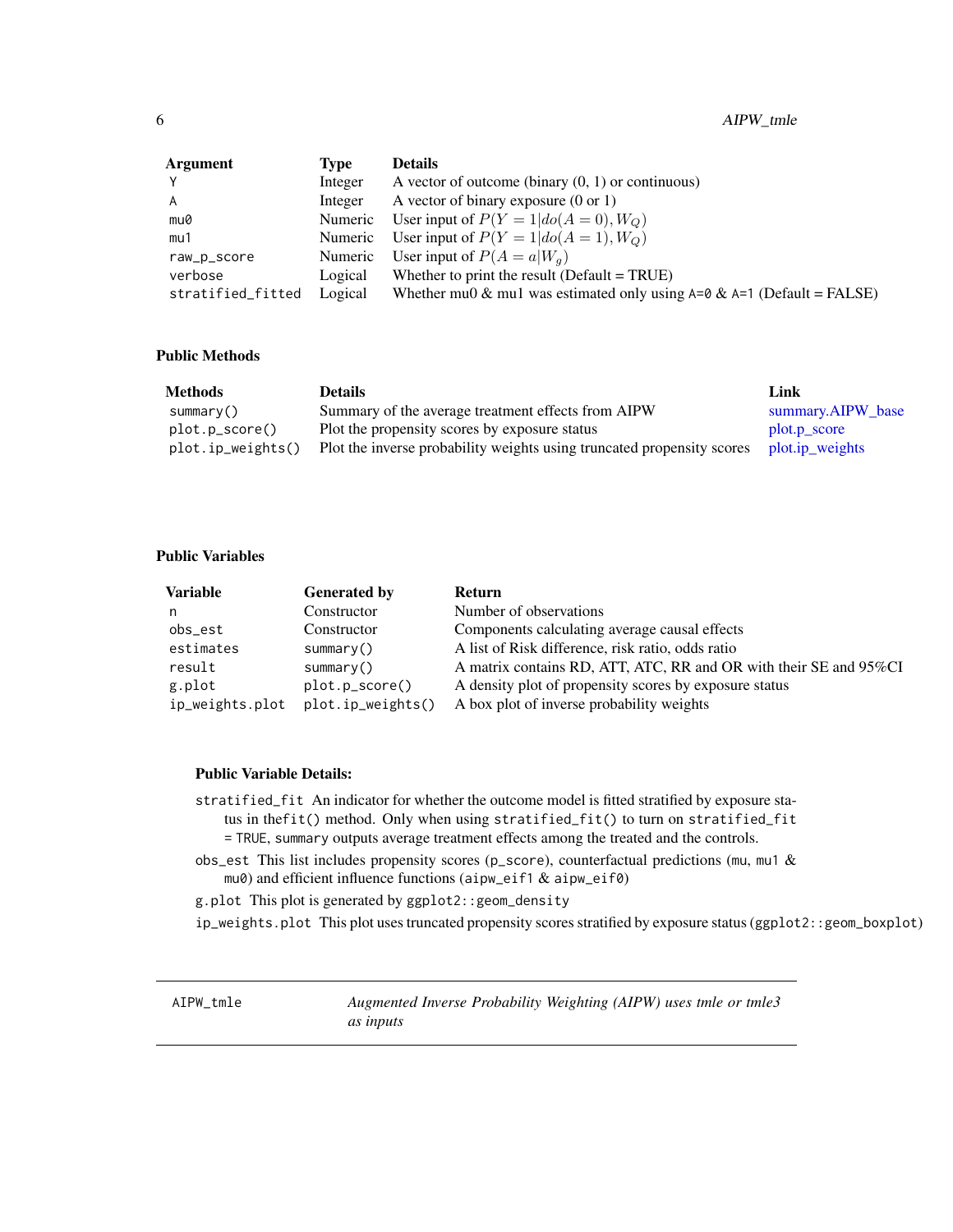#### <span id="page-6-0"></span>AIPW\_tmle 7

#### Description

AIPW\_tmle class uses a fitted tmle or tmle3 object as input

#### Details

Create an AIPW\_tmle object that uses the estimated efficient influence function from a fitted tmle or tmle3 object

#### Value

AIPW\_tmle object

#### **Constructor**

AIPW\$new(Y = NULL,A = NULL,tmle\_fit = NULL,verbose = TRUE)

#### Constructor Arguments:

| Argument Type |         | <b>Details</b>                                          |
|---------------|---------|---------------------------------------------------------|
| γ             | Integer | A vector of outcome (binary $(0, 1)$ or continuous)     |
| A             | Integer | A vector of binary exposure $(0 \text{ or } 1)$         |
| tmle fit      | Object  | A fitted tmle or tmle3 object                           |
| verbose       |         | Logical Whether to print the result (Default = $TRUE$ ) |

#### Public Methods

| <b>Methods</b>    | <b>Details</b>                                                         | Link              |
|-------------------|------------------------------------------------------------------------|-------------------|
| summary()         | Summary of the average treatment effects from AIPW                     | summary.AIPW_base |
| plot.p_score()    | Plot the propensity scores by exposure status                          | plot.p score      |
| plot.ip_weights() | Plot the inverse probability weights using truncated propensity scores | plot.ip weights   |

#### Public Variables

| Variable        | <b>Generated by</b> | <b>Return</b>                                                     |
|-----------------|---------------------|-------------------------------------------------------------------|
| n.              | Constructor         | Number of observations                                            |
| obs_est         | Constructor         | Components calculating average causal effects                     |
| estimates       | summarv()           | A list of Risk difference, risk ratio, odds ratio                 |
| result          | summarv()           | A matrix contains RD, ATT, ATC, RR and OR with their SE and 95%CI |
| g.plot          | plot.p_score()      | A density plot of propensity scores by exposure status            |
| ip_weights.plot | $plot.jp_weights()$ | A box plot of inverse probability weights                         |

#### Public Variable Details:

obs\_est This list extracts from the fitted tmle object. It includes propensity scores (p\_score),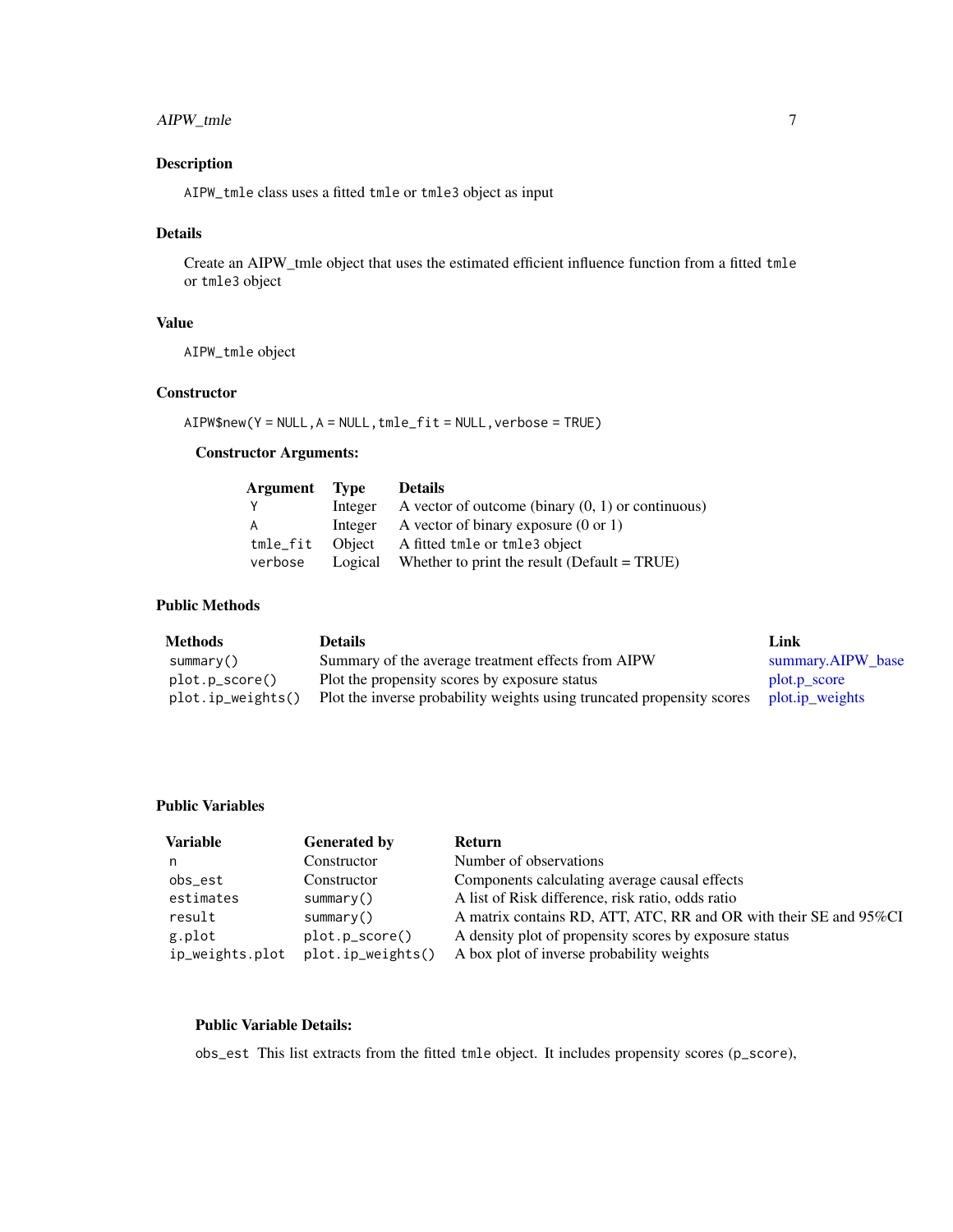<span id="page-7-0"></span>counterfactual predictions (mu, mu1  $\&$  mu0) and efficient influence functions (aipw\_eif1  $\&$ aipw\_eif0)

g.plot This plot is generated by ggplot2::geom\_density

ip\_weights.plot This plot uses truncated propensity scores stratified by exposure status (ggplot2::geom\_boxplot)

#### Examples

```
vec \leftarrow function() sample(0:1,100, replace = TRUE)df <- data.frame(replicate(4,vec()))
names(df) <- c("A","Y","W1","W2")
## From tmle
library(tmle)
library(SuperLearner)
tmle_fit <- tmle(Y=df$Y,A=df$A,W=subset(df,select=c("W1","W2")),
                 Q.SL.library="SL.glm",
                 g.SL.library="SL.glm",
                 family="binomial")
AIPW_tmle$new(A=df$A,Y=df$Y,tmle_fit = tmle_fit,verbose = TRUE)$summary()
```
aipw\_wrapper *AIPW wrapper function*

#### Description

A wrapper function for AIPW\$new()\$fit()\$summary()

#### Usage

```
aipw_wrapper(
 Y,
 A,
 verbose = TRUE,
 W = NULL,W.Q = NULL,W.g = NULL,Q.SL.library,
  g.SL.library,
 k_split = 10,
 g.bound = 0.025,
 stratified_fit = FALSE
)
```
#### Arguments

|         | Outcome (binary integer: $0$ or $1$ )                     |
|---------|-----------------------------------------------------------|
| А       | Exposure (binary integer: $0$ or $1$ )                    |
| verbose | Whether to print the result (logical; $Default = FALSE$ ) |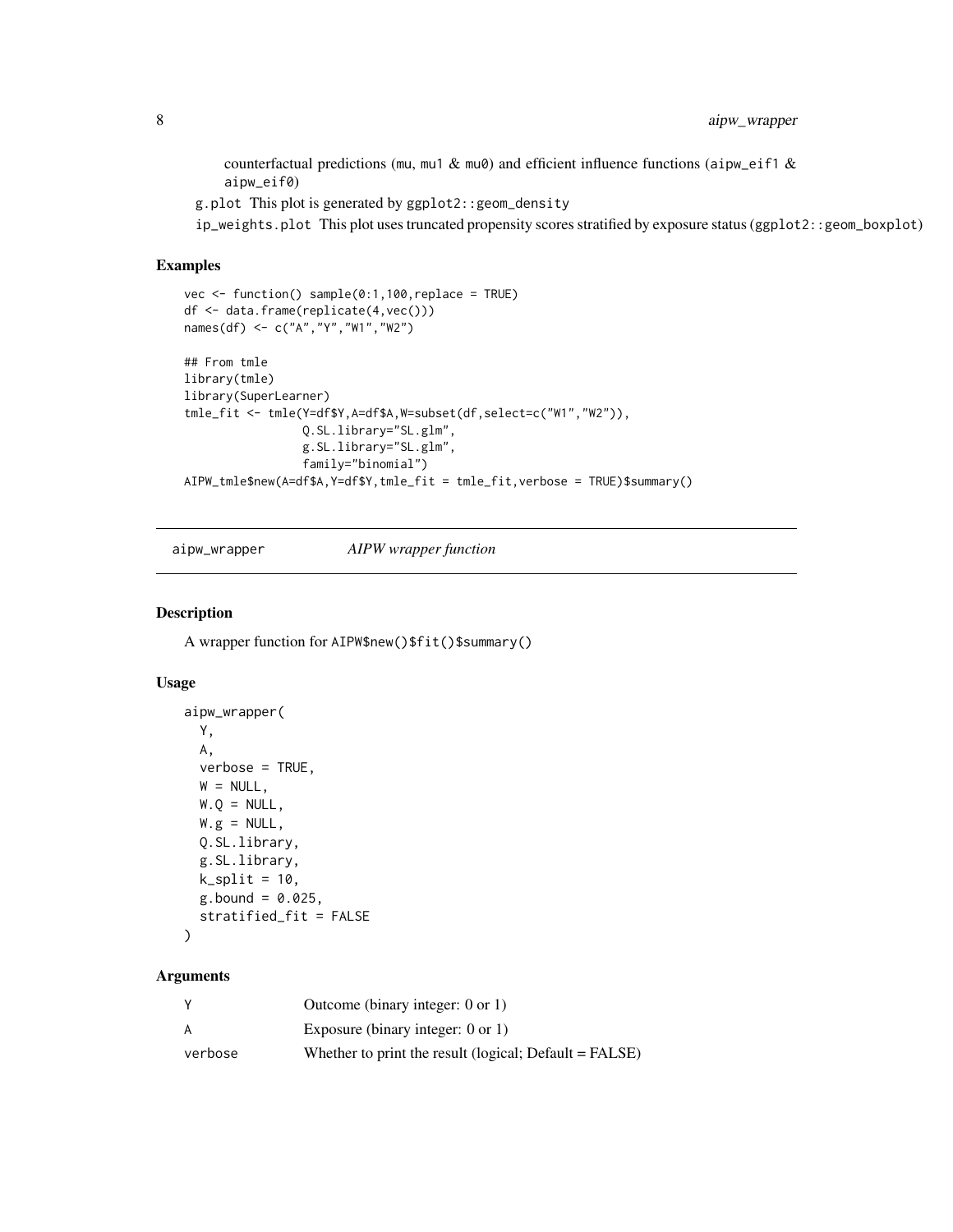<span id="page-8-0"></span>

| W            | covariates for both exposure and outcome models (vector, matrix or data.frame).<br>If null, this function will seek for inputs from $W$ . Q and $W$ . g.                                                                                                                                                      |  |
|--------------|---------------------------------------------------------------------------------------------------------------------------------------------------------------------------------------------------------------------------------------------------------------------------------------------------------------|--|
| W.Q          | Only valid when W is null, otherwise it would be replaced by W. Covariates for<br>outcome model (vector, matrix or data.frame).                                                                                                                                                                               |  |
| W.g          | Only valid when W is null, otherwise it would be replaced by W. Covariates for<br>exposure model (vector, matrix or data.frame)                                                                                                                                                                               |  |
| Q.SL.library | SuperLearner libraries for outcome model                                                                                                                                                                                                                                                                      |  |
| g.SL.library | SuperLearner libraries for exposure model                                                                                                                                                                                                                                                                     |  |
| k_split      | Number of splitting (integer; range: from 1 to number of observation-1): if<br>$k$ _split=1, no cross-fitting; if $k$ _split>=2, cross-fitting is used (e.g., $k$ _split=10,<br>use 9/10 of the data to estimate and the remaining 1/10 leftover to predict).<br>NOTE: it's recommended to use cross-fitting. |  |
| g.bound      | Value between $[0,1]$ at which the propensity score should be truncated. Defaults<br>to $0.025$ .                                                                                                                                                                                                             |  |
|              | stratified fit An indicator for whether the outcome model is fitted stratified by exposure<br>status in the fit() method. Only when using stratified_fit() to turn on<br>stratified_fit = TRUE, summary outputs average treatment effects among the<br>treated and the controls.                              |  |

#### Value

A fitted AIPW object with summarised results

#### See Also

[AIPW](#page-1-1)

#### Examples

```
library(SuperLearner)
aipw_sl <- aipw_wrapper(Y=rbinom(100,1,0.5), A=rbinom(100,1,0.5),
                    W.Q=rbinom(100,1,0.5), W.g=rbinom(100,1,0.5),
                    Q.SL.library="SL.mean",g.SL.library="SL.mean",
                    k_split=1,verbose=FALSE)
```
<span id="page-8-1"></span>eager\_sim\_obs *Simulated Observational Study*

#### Description

Datasets were simulated using baseline covariates (sampling with replacement) from the Effects of Aspirin in Gestation and Reproduction (EAGeR) study. Data generating mechanisms were described in our manuscript (Zhong et al. (inpreparation), Am. J. Epidemiol.). True marginal causal effects on risk difference, log risk ratio and log odds ratio scales were attached to the dataset attributes (true\_rd, true\_logrr,true\_logor).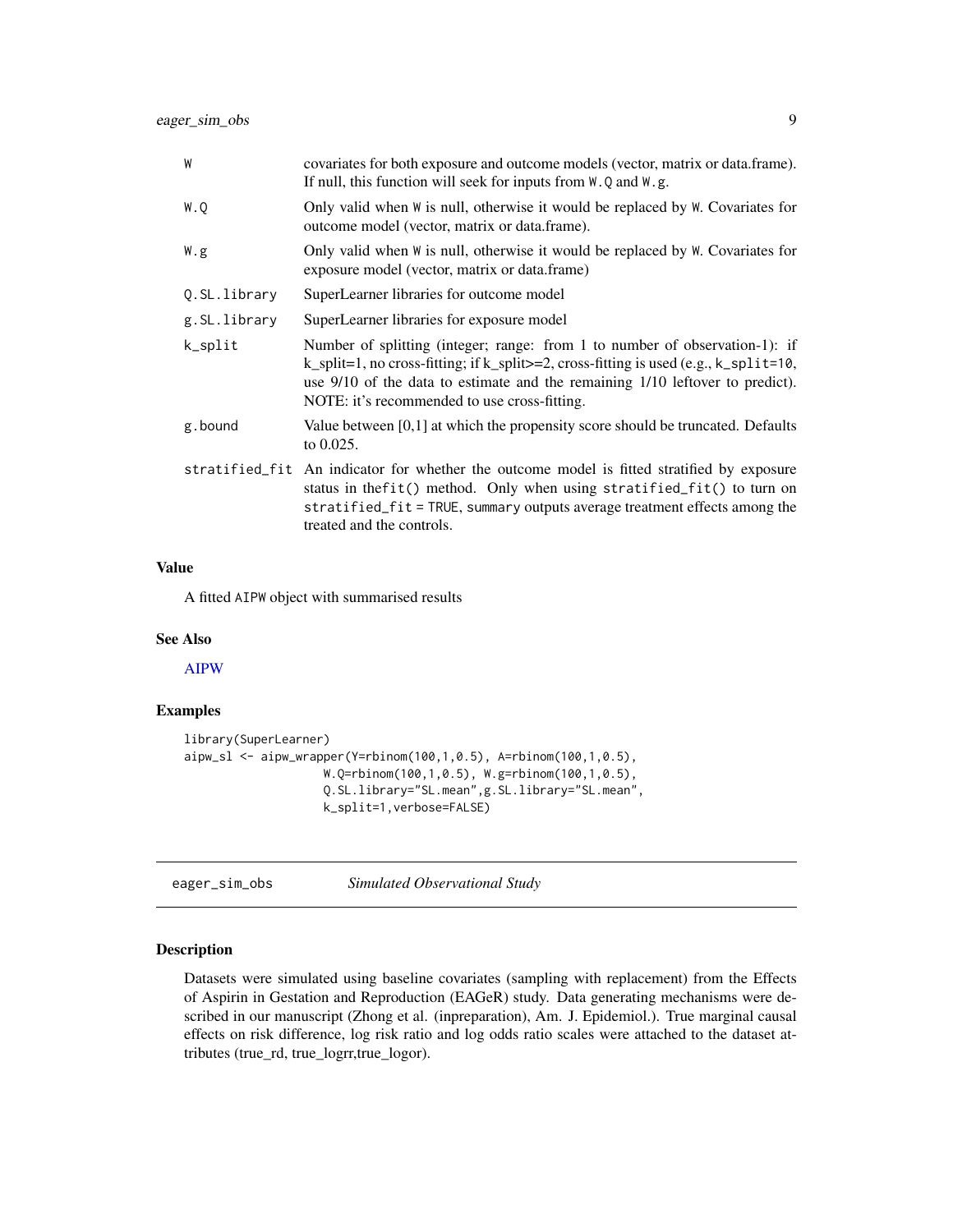#### <span id="page-9-0"></span>Usage

data(eager\_sim\_obs)

#### Format

An object of class data.frame with 200 rows and 8 column:

sim<sub>\_</sub>Y binary, simulated outcome which is condition on all other covariates in the dataset

 $\sin A$  binary, simulated exposure which is condition on all other covarites expect sim\_Y.

eligibility binary, indicator of the eligibility stratum

loss\_num count, number of prior pregnancy losses

age continuous, age in years

time\_try\_pregnant count, months of conception attempts prior to randomization

BMI continuous, body mass index

meanAP continuous, mean arterial blood pressure

#### References

Schisterman, E.F., Silver, R.M., Lesher, L.L., Faraggi, D., Wactawski-Wende, J., Townsend, J.M., Lynch, A.M., Perkins, N.J., Mumford, S.L. and Galai, N., 2014. Preconception low-dose aspirin and pregnancy outcomes: results from the EAGeR randomised trial. The Lancet, 384(9937), pp.29- 36.

Zhong, Y., Naimi, A.I., Kennedy, E.H., (In preparation). AIPW: An R package for Augmented Inverse Probability Weighted Estimation of Average Causal Effects. American Journal of Epidemiology

#### See Also

[eager\\_sim\\_rct](#page-9-1)

<span id="page-9-1"></span>eager\_sim\_rct *Simulated Randomized Trial*

#### Description

Datasets were simulated using baseline covariates (sampling with replacement) from the Effects of Aspirin in Gestation and Reproduction (EAGeR) study.

#### Usage

data(eager\_sim\_rct)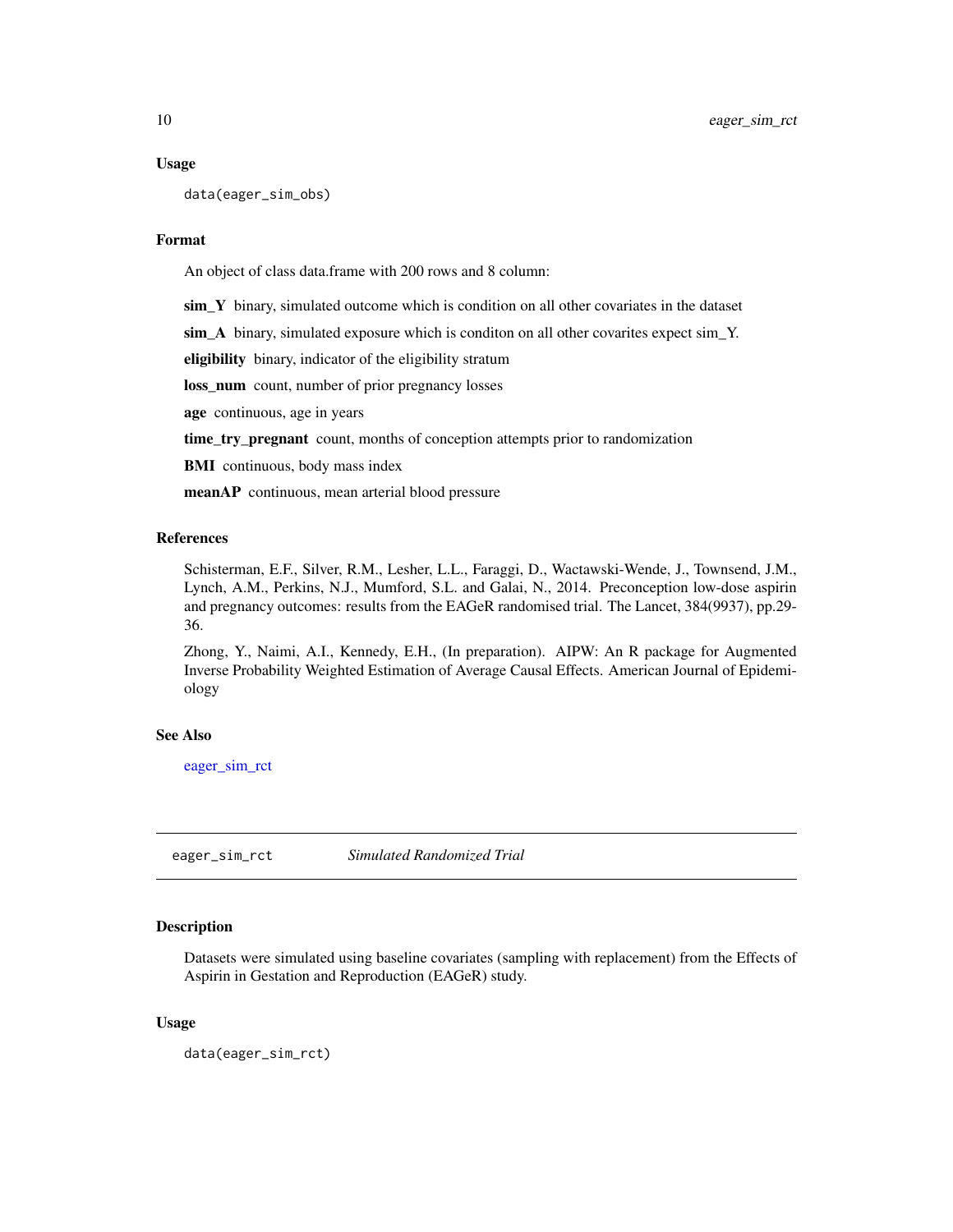#### <span id="page-10-0"></span>Format

An object of class data.frame with 1228 rows and 8 column:

sim\_Y binary, simulated outcome which is condition on all other covariates in the dataset

sim\_T binary, simulated treatment which is condition on eligibility only.

eligibility binary, indicator of the eligibility stratum

loss\_num count, number of prior pregnancy losses

age continuous, age in years

time try pregnant count, months of conception attempts prior to randomization

BMI continuous, body mass index

meanAP continuous, mean arterial blood pressure

#### **References**

Schisterman, E.F., Silver, R.M., Lesher, L.L., Faraggi, D., Wactawski-Wende, J., Townsend, J.M., Lynch, A.M., Perkins, N.J., Mumford, S.L. and Galai, N., 2014. Preconception low-dose aspirin and pregnancy outcomes: results from the EAGeR randomised trial. The Lancet, 384(9937), pp.29- 36.

Zhong, Y., Naimi, A.I., Kennedy, E.H., (In preparation). AIPW: An R package for Augmented Inverse Probability Weighted Estimation of Average Causal Effects. American Journal of Epidemiology

#### See Also

[eager\\_sim\\_obs](#page-8-1)

fit *Fit the data to the [AIPW](#page-1-1) object*

#### <span id="page-10-1"></span>**Description**

Fitting the data into the [AIPW](#page-1-1) object with/without cross-fitting to estimate the efficient influence functions

#### Value

A fitted [AIPW](#page-1-1) object with obs\_est and libs (public variables)

#### R6 Usage

\$fit()

#### See Also

[AIPW](#page-1-1)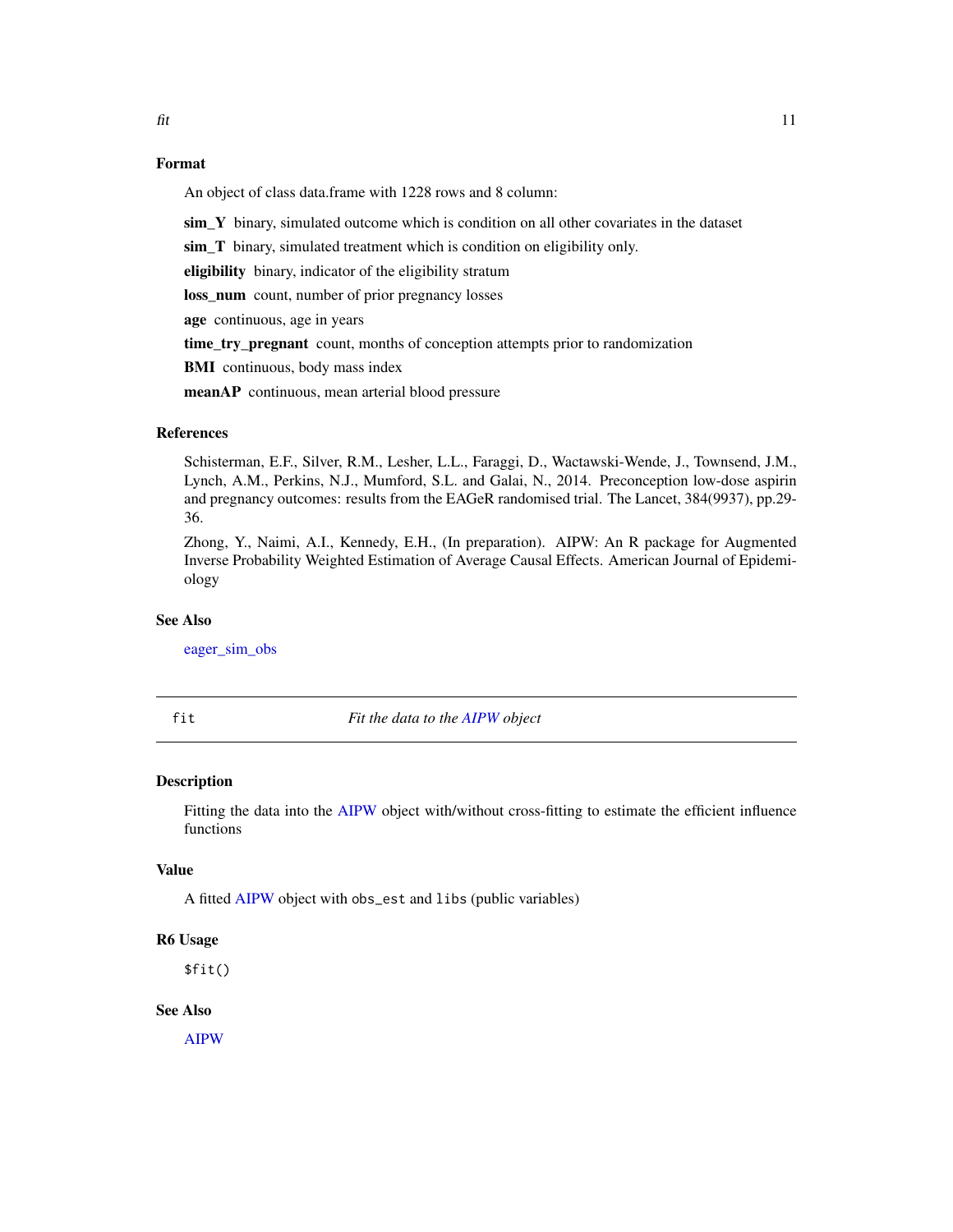<span id="page-11-2"></span><span id="page-11-0"></span>

#### Description

Plot and check the balance of propensity scores by exposure status

#### Value

ip\_weights.plot (public variable): A box plot of inverse probability weights using truncated propensity scores by exposure status (ggplot2::geom\_boxplot)

#### R6 Usage

\$plot.ip\_weights()

#### See Also

[AIPW](#page-1-1) and [AIPW\\_tmle](#page-5-1)

<span id="page-11-1"></span>

| plot.p_score | Plot the propensity scores by exposure status |
|--------------|-----------------------------------------------|
|--------------|-----------------------------------------------|

#### Description

Plot and check the balance of propensity scores by exposure status

#### Value

g.plot (public variable): A density plot of propensity scores by exposure status (ggplot2::geom\_density)

#### R6 Usage

\$plot.p\_plot()

#### See Also

[AIPW](#page-1-1) and [AIPW\\_tmle](#page-5-1)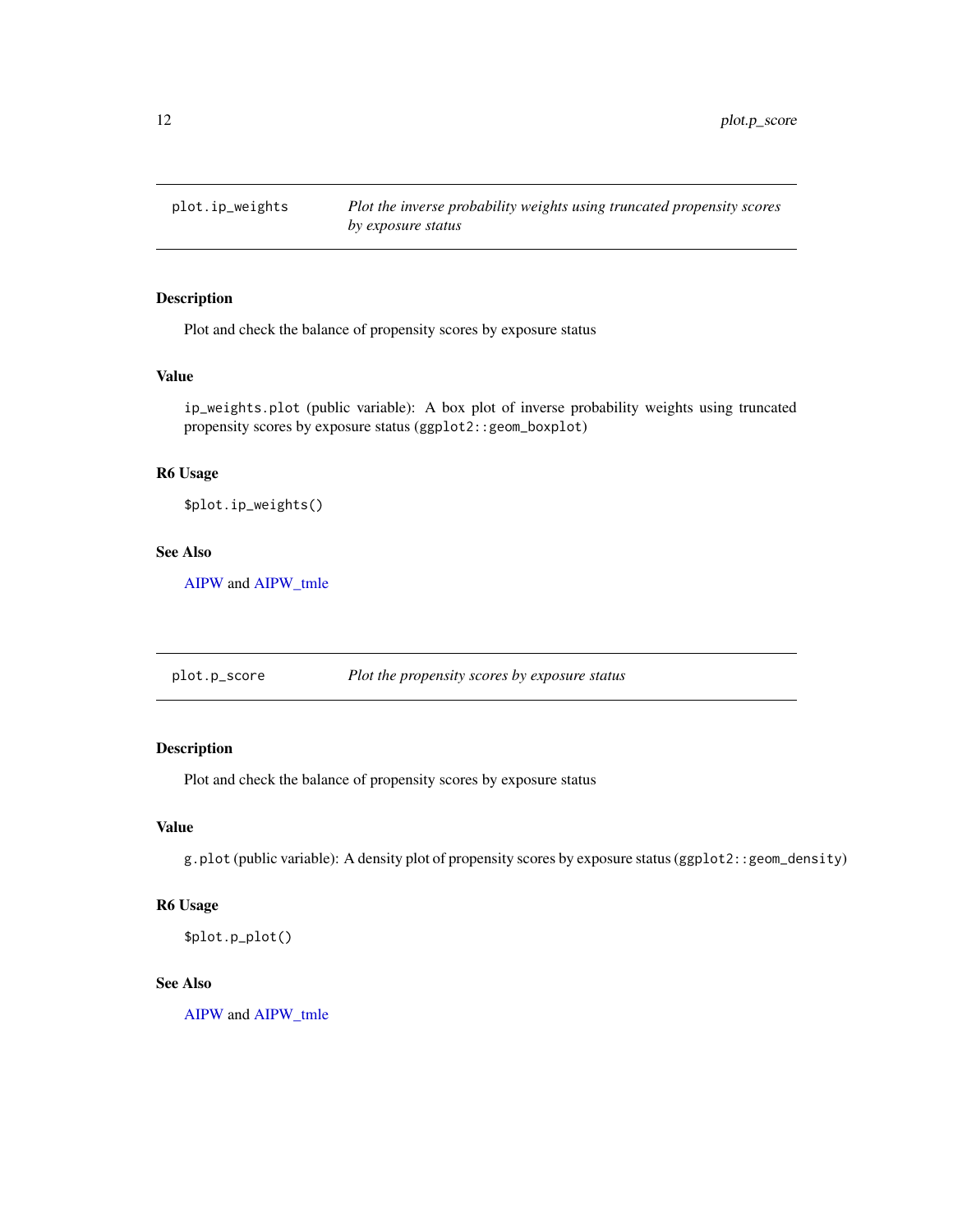<span id="page-12-0"></span>

#### <span id="page-12-1"></span>Description

Fitting the data into the [AIPW](#page-1-1) object with/without cross-fitting to estimate the efficient influence functions. Outcome model is fitted, stratified by exposure status A

#### Value

A fitted [AIPW](#page-1-1) object with obs\_est and libs (public variables)

#### R6 Usage

\$stratified\_fit.AIPW()

#### See Also

[AIPW](#page-1-1)

summary *Summary of the average treatment effects from AIPW*

#### <span id="page-12-2"></span>Description

Calculate average causal effects in RD, RR and OR in the fitted [AIPW](#page-1-1) or [AIPW\\_tmle](#page-5-1) object using the estimated efficient influence functions

#### Arguments

```
g.bound Value between [0,1] at which the propensity score should be truncated. Propen-
                  sity score will be truncated to [g.bound, 1-g.bound] when one g.bound value is
                  provided, or to [min(g.bound), max(g.bound)] when two values are provided.
                 Defaults to 0.025.
```
#### Value

estimates and result (public variables): Risks, Average treatment effect in RD, RR and OR.

#### R6 Usage

 $$summary(g.bound = 0.025)$  $$summary(g.bound = c(0.025, 0.975))$ 

#### See Also

[AIPW](#page-1-1) and [AIPW\\_tmle](#page-5-1)